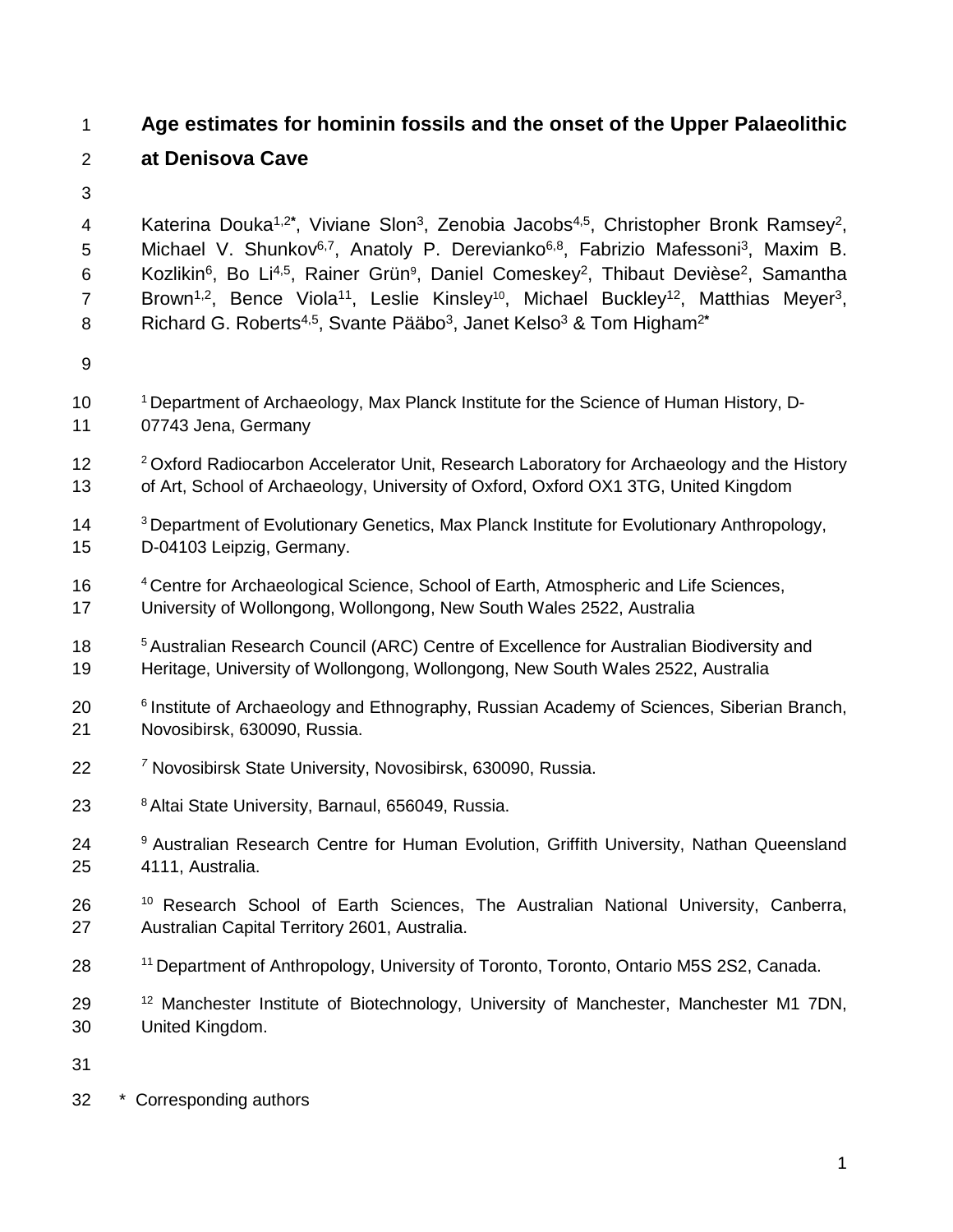**Denisova Cave (Siberian Altai, Russia) is a key site in understanding the complex relationships between hominin groups inhabiting Eurasia in the Middle and Late Pleistocene. DNA sequenced from human remains found here has shown the presence of a hitherto unknown hominin, the "Denisovans"**[1,](https://paperpile.com/c/KfZ0J5/3y9g)[2](https://paperpile.com/c/KfZ0J5/VpZF) **and high coverage genomes from both Neanderthal and Denisovan fossils provide evidence for admixture between the two groups**[3](https://paperpile.com/c/KfZ0J5/n3i1) **. Determining the age of these fossils is important if we are to understand the nature of hominin interaction, and aspects of their cultural and subsistence adaptation. Here, we present 50 new radiocarbon determinations from the late Middle and Upper Palaeolithic parts of the site. We also report three newly-discovered directly- dated hominin fossil fragments, and obtain a mitochondrial DNA sequence for one of them. To calculate probabilistically the age of the human fossils at the site, we apply a novel Bayesian age modelling approach that combines chronometric (radiocarbon, uranium-series and optical ages), stratigraphic and genetic data. Our modelled age estimate for the oldest Denisovan fossil suggests that this group was present at the site as early as 195,000 years ago (at 95.4% probability). All Neanderthal fossils, as well as** *Denisova 11***, the daughter of a Neanderthal and a Denisovan4 , date between 80,000 and 140,000 years ago. The youngest Denisovan dates up to 51,000 years ago. Direct radiocarbon dating of Upper Palaeolithic tooth pendants and bone points yielded the earliest evidence for the production of such artefacts in northern Eurasia, at** *c.* **43,000–49,000 years cal BP. Based on present archaeological evidence, it may be assumed that these artefacts are associated with the Denisovans. Whether anatomically modern humans were involved in their production is not possible to determine at present since their remains have not yet been identified in the Altai region.**

 Denisova Cave preserves the longest and most notable Palaeolithic sequence in northern Asia. It consists of three chambers: Main, East and South (Supplementary Information 1). Excavations at the site have so far yielded the remains of 12 hominins (Extended Data Fig. 1, Supplementary Information 3), most of which are small and highly fragmentary. Despite this, the preservation of DNA in some of these remains is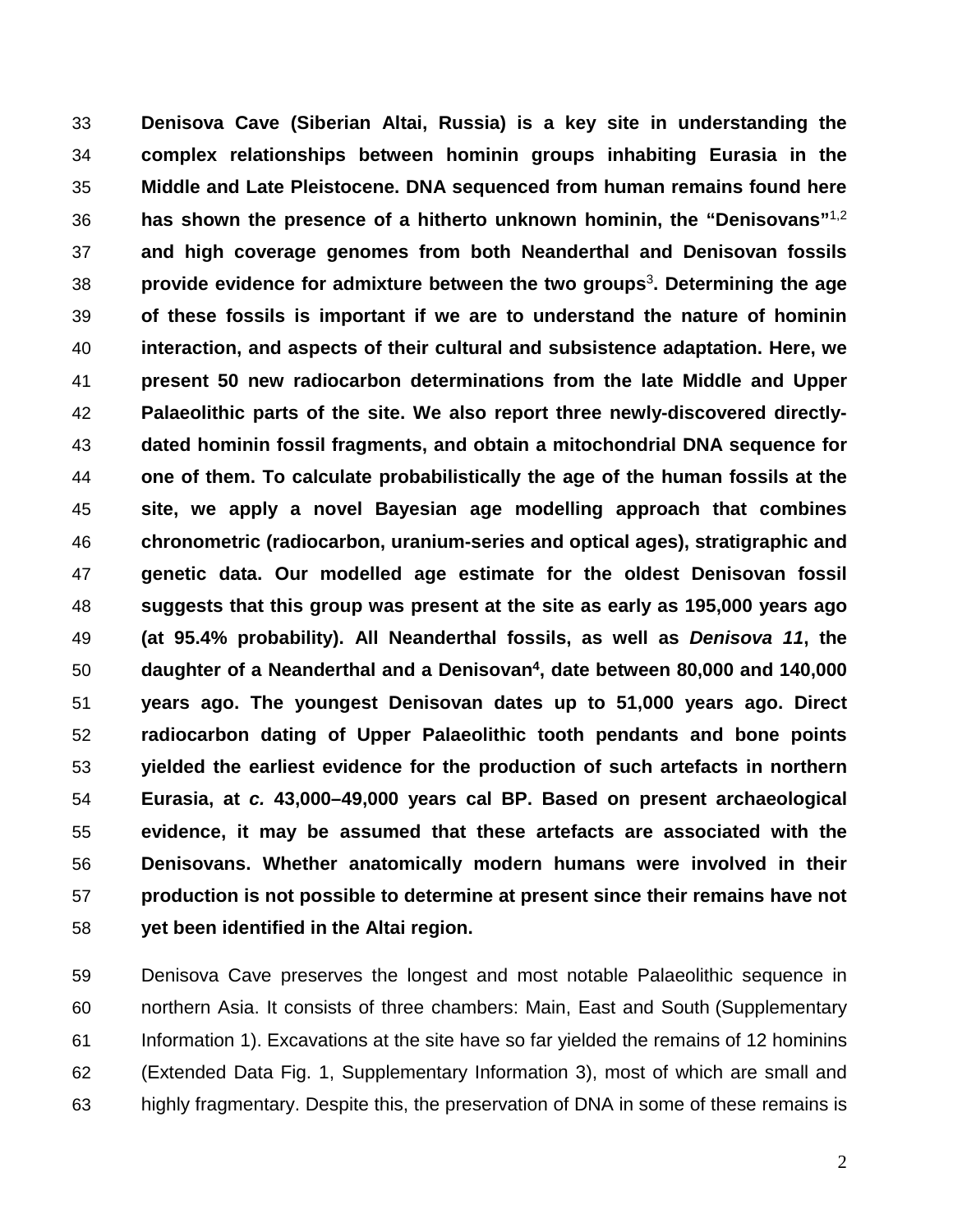very good, and has enabled genome-wide data to be obtained from both Neanderthal 65 and Denisovan human remains, as well as from cave sediments<sup>1-8</sup>.

 A key unresolved issue remains the chronology of the site and the age of the recovered human remains. Previous attempts at building a chronology at Denisova Cave have employed radiocarbon dating in the uppermost sections, and 69 thermoluminescence dating of the older layers<sup>9</sup>. More recently, radiocarbon dating from the uppermost Pleistocene layers in the East Chamber revealed some age variations that were ascribed to taphonomic mixing and carnivore bioturbation<sup>2</sup>. A 72 hew set of optical ages<sup>10</sup> has been obtained from Pleistocene sedimentary layers in all three chambers.

 Here we report 50 new radiocarbon determinations from 40 samples collected from the upper parts of the Pleistocene sequence (layers 9–12) in the Main and East Chambers (Fig. 1 and Extended Data Table 1). A further 23 samples were processed, but did not yield sufficient carbon for dating (Supplementary Information 2). We selected samples of charcoal, humanly-modified bone and artefacts (Supplementary Information 2 and Extended Data Fig. 2) from locations deemed undisturbed during excavation. The samples were prepared using, where possible, robust decontamination protocols, including collagen ultrafiltration and single amino acid extraction of hydroxyproline from bones and teeth, and ABOx-/AOx-SC for charcoal (Supplementary Information 2).

 All samples from layers 11.3, 11.4 and 12 in the East Chamber, as well as the 85 directly-dated *Denisova 11*<sup>13</sup>, predate the radiocarbon age limit. In layer 11.2, we found two age clusters: three samples, including two humanly-modified bones collected from the same square, sector and year of excavation as the *Denisova 3* phalanx, have infinite ages, and three samples have finite calibrated ages (Extended Data Table 1). A horse tooth from layer 9.2 gave a result of 45,720–50,000 cal BP (OxA-29859). This age is statistically indistinguishable from the group of finite ages (treated with ultrafiltration and ABOx) from layer 11.2.

 In the Main Chamber, the new radiocarbon ages reveal a depositional hiatus between layers 12 and 11.4. Samples from layer 12, at the end of the Middle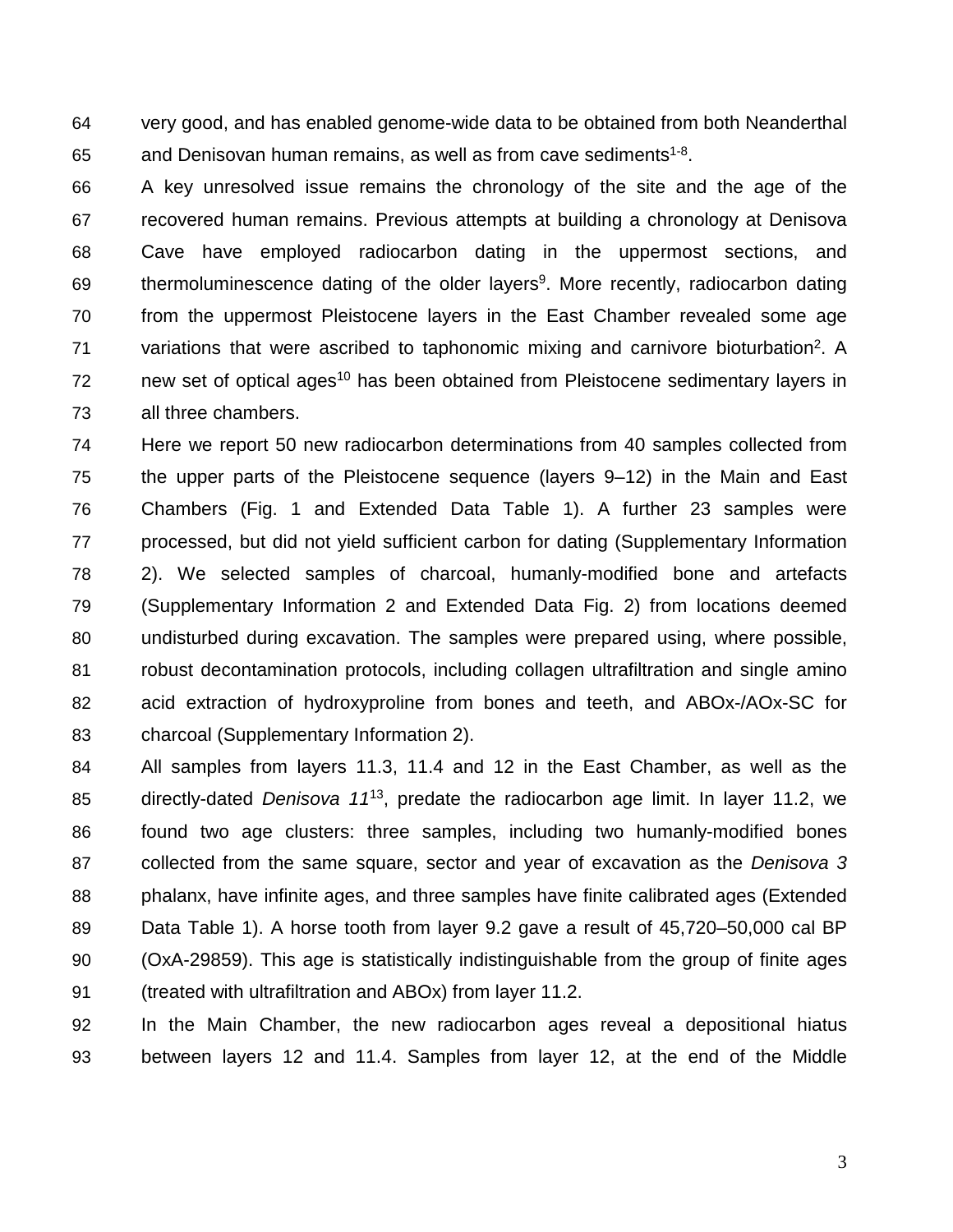Palaeolithic, all gave infinite radiocarbon ages compared to samples from layer 11.4, which have ages between ~35,000 and 40,000 cal BP (Fig. 1).

 Four pendants made from red deer (*Cervus elaphus*) and elk (*Alces alces*) teeth, often associated with Upper Palaeolithic technocomplexes, provided results of ~32,000, ~40,000 and ~45,000 cal BP (Fig. 1 and Extended Data Fig. 2). The oldest of these ages (OxA-30963) is corroborated by a charcoal date (OxA-31506) from the same stratigraphic location and year of excavation, and is the earliest direct date for an artefact of this type. The younger determinations for some of these artefacts may be considered minimum ages due to small sample sizes and marginal collagen yields (~1% wt. collagen), which prevented the application of robust chemical pretreatment methods. Two bone points were dated to 42,660–48,100 and 41,590–45,700 cal BP (Fig. 1 and Extended Data Fig. 2), also representing the earliest occurrence of such objects in northern Eurasia.

 The radiocarbon ages for the oldest Denisova pendants and the bone points overlap 108 with the directly dated modern human femur from Ust'-Ishim in western Siberia<sup>14</sup> (43,200–46,880 cal BP)(Fig. 2). This raises the possibility of a connection between the spread of modern humans and the emergence of innovative behaviours and symbolic artefacts across northern Eurasia at the start of the Initial Upper Palaeolithic, by 43,000**–**48,000 cal BP.

 In an attempt to retrieve further human fossils from the site, we applied collagen peptide mass spectrometry fingerprinting (or ZooMS) to 2,212 non-diagnostic bone fragments and identified three new specimens that contained peptides consistent with the Hominidae (Supplementary Information 8). The bones come from layers 9.3 (*Denisova 14*, DC 3758) and 11.4 (*Denisova* 15, DC 3573) in the East Chamber, and layer 9.1 (*Denisova 16*, DC 4114) in the Main Chamber (Extended Data Fig. 3). *Denisova 14* and *Denisova 15* were directly dated and genetically analysed. The radiocarbon ages are close to, or beyond, the radiocarbon limit (Fig. 1 and Extended Data Table 1). No ancient hominin DNA was retrieved from *Denisova 14*, but *Denisova 15* carries a mitochondrial genome of the Neanderthal type (Supplementary Information 5). *Denisova 16* was too small for radiocarbon dating and aDNA analyses are ongoing.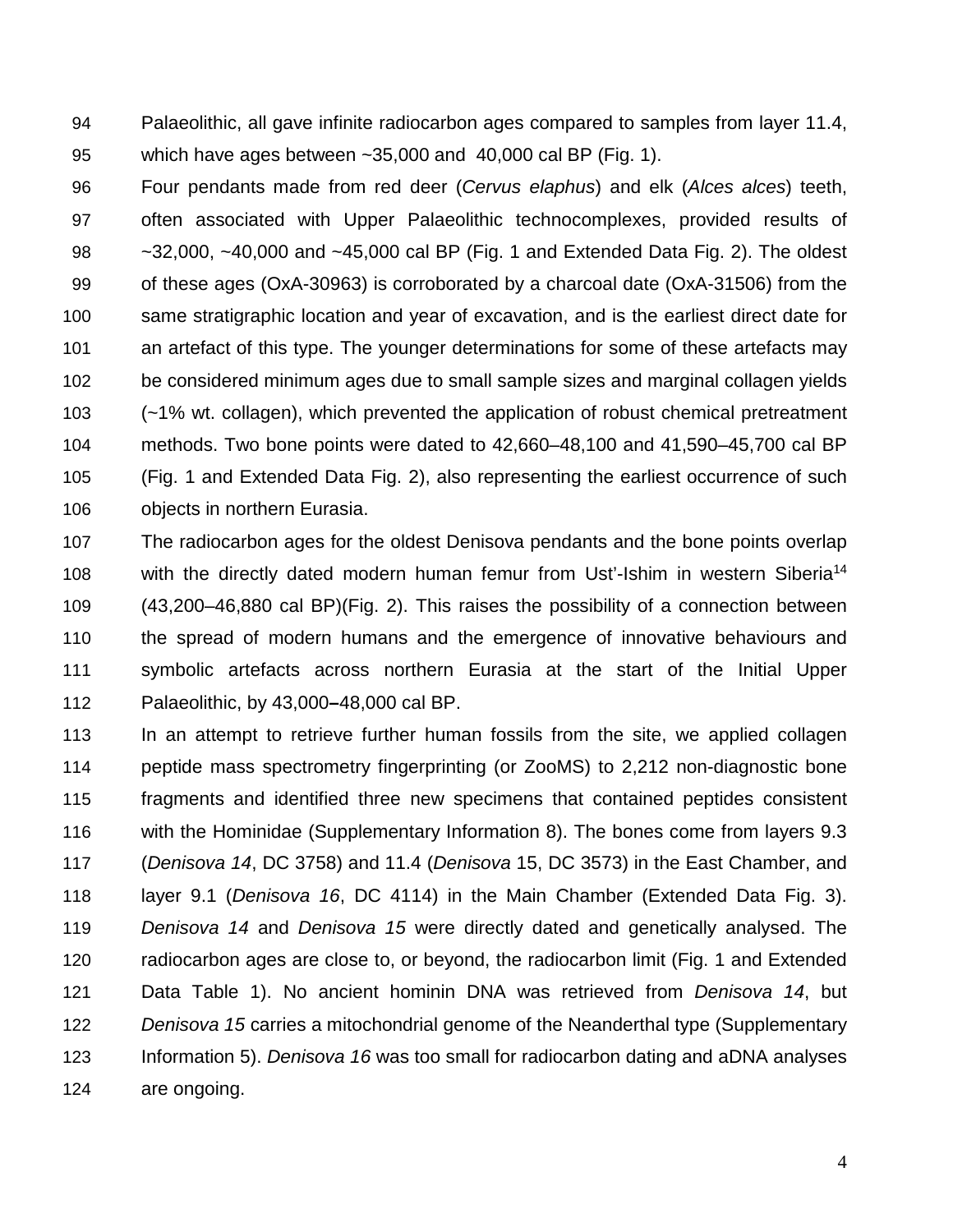All directly dated human remains yielded infinite radiocarbon ages and are associated, in most cases, with layers that are beyond the limit of the method. Using 127 optical dating finite ages for layers containing human remains have been obtained<sup>10</sup>, but the association between the sediment samples and human fossils is inferred, and the dated sediments do not immediately surround the fossils. Age estimates based on branch shortening of the nuclear genome have been published for *Denisova 3, Denisova 5* and *Denisova 11<sup>3-5</sup>* (Supplementary Information 4) but these are sensitive to sequencing error and the human/chimpanzee divergence date, which is under discussion. To exploit the different types of information available for Denisova Cave derived from radiocarbon and optical dating, stratigraphy and genetic analyses, we developed a novel Bayesian approach to generate robust age estimates for the human remains and ameliorate the shortcomings of each technique and line of evidence when used individually.

138 We used OxCal 4.3 software<sup>11</sup> to build a Bayesian model consisting of several types of prior information; the stratigraphic position of all specimens (Fig. 3), the relative genetic ages for seven human remains (*see below*, Extended Fig. 4), the finite radiocarbon age for *Denisova 14*, a *terminus ante quem* boundary for the radiocarbon ages (>50,000 BP), optical ages for layers 22.1 (*n*=2) and 21 (*n*=3) in the Main Chamber and layers 12.3 (*n*=3) and 11.2 (*n*=3) in the East Chamber 144 (Supplementary Information 6) and a minimum uranium-series age of  $67,500 \pm 2500$ years for *Denisova 11* (Supplementary Information 7).

 The relative genetic ages of four Denisovans (*2, 3, 4* and *8*) and two Neanderthals (*5* and *15*), as well as *Denisova 11* (who carries a Neanderthal mitochondrial genome), were derived from a multiple sequence alignment of their mitochondrial genome sequences. We achieved this by counting the number of substitutions on the branches leading to each individual since the split from their most recent common 151 ancestor with either the *Sima de los Huesos* individual<sup>14</sup>, or with 19 Neanderthals from other archaeological sites and the *Hohlenstein-Stadel* Neanderthal (Extended Data Fig. 4). To convert these differences to time in years, we applied the 154 mitochondrial mutation rate of  $2.53 \times 10^{-8}$ /nucleotide position/year (95% HPD: 1.76-3.23x10<sup>-8</sup>) inferred for modern humans<sup>15</sup>. We caution that this conversion to time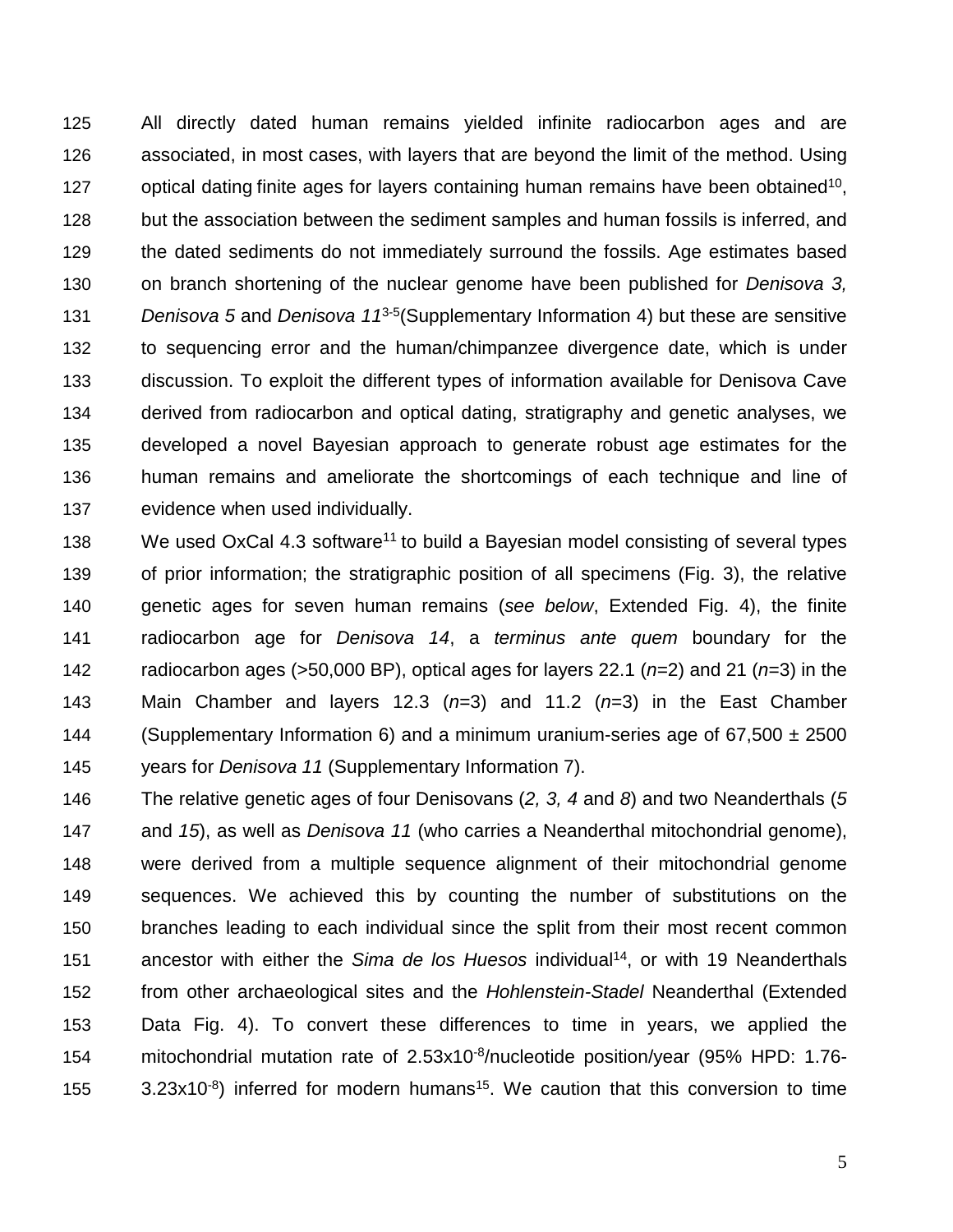assumes that the mutation rate in archaic humans is the same as that in modern humans, and that the approach cannot detect back mutations and multiple substitutions occurring at the same position in the mitochondrial genome. The relative ages obtained were then included within the Bayesian model as relative constraints between the hominin remains. The split time estimates in the Denisovan and Neanderthal trees were treated as time differences assuming an Erlang distribution.

 We tested four separate Bayesian models (Supplementary Information 9; Extended Data Figs 5-6). When the human remains are placed in their attributed stratigraphic positions (Model 1), low model agreement indices were obtained for *Denisova* 2 and *11*, suggesting that these two fossils must have moved post-depositionally. When we reassigned these to overlying layers (Models 2-4), significantly higher agreement indices were obtained. We tested the results of the models against ages derived using optical and genetic information only (Extended Data Fig. 7*).* The modelled age estimates for the human fossils we report here derived from probability distribution functions using Model 4 (Fig. 4; Extended Data Table 2*;* Supplementary Information 9).

 *Denisova 2*, the oldest Denisovan fossil, yielded a modelled age estimate of 122,700**–**194,400 years. *Denisova 8*, found at the interface between layers 11.4 and 12 of the East Chamber, falls between 105,600–136,400 years. *Denisova 3*, the youngest Denisovan fossil from layer 11.2 in the East Chamber, yielded a modelled age of 51,600**–**76,200 years ago (at 95.4% probability). This is consistent with infinite radiocarbon ages of >48,600 (OxA-29857) and >50,100 BP (OxA-29858) obtained on two humanly-modified bones collected from the same square, sector and year of excavation as *Denisova 3*. The modelled age also overlaps with the age estimated based on branch shortening in the nuclear genome when calculated using transversion polymorphisms only and assuming a human/chimpanzee divergence time of 13 million years (60,000–84,000 years)<sup>5</sup> (Supplementary Information 4). *Denisova 4* (layer 11.1, South Chamber) differs by only two mutations in its mtDNA compared to *Denisova 3,* and therefore has a similar age.

 The three Neanderthals (*Denisova 5*, *9* and *15*) are derived from similar stratigraphic positions in the East Chamber. *Denisova 5* (layer 11.4) has a modelled age estimate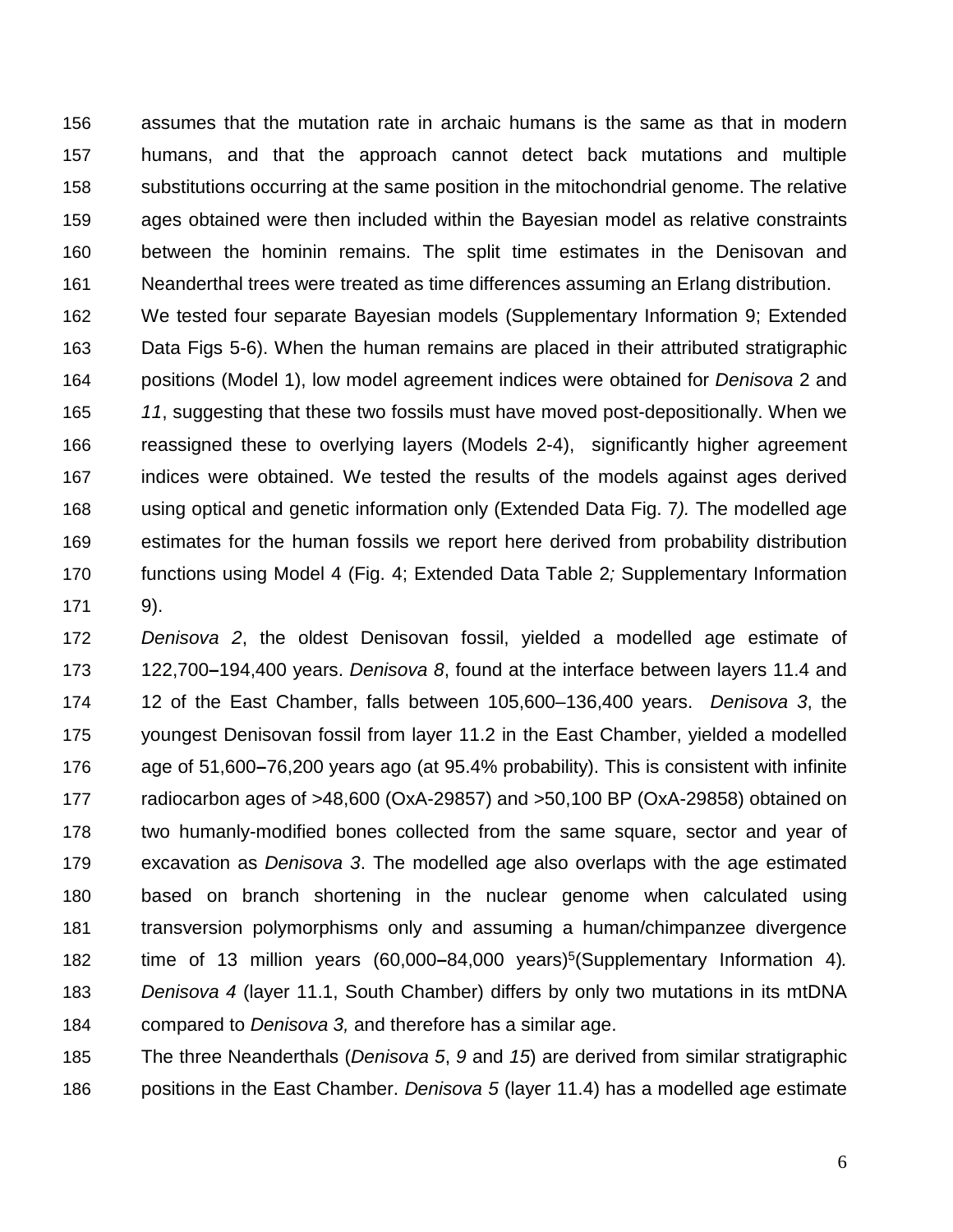of 90,900–130,000 years ago, which is consistent with the nuclear genome branch 188 shortening age estimate (110,000–134,800 years)<sup>5</sup> (Supplementary Information 4). *Denisova 15* (layer 11.4) differs by only a single mutation in its mtDNA compared to *Denisova 5*, and therefore yields an overlapping modelled age. No genetic information is available for *Denisova 9* (layer 12.3); its modelled age (119,100– 147,300 years) is based on its stratigraphic position and is constrained only by the optical ages from layer 12.3.

 *Denisova 11,* found in layer 12.3 in the East Chamber, pre-dates stratigraphically *Denisova 5*. If this position is maintained (e.g., Model 2), *Denisova 11* has an estimated age of 115,700–140,900 years, compared to the modelled age estimate of 92,800–132,000 years for *Denisova 5.* Genetic information, however, based on the differences in the number of mitochondrial substitutions and the sharing of nuclear substitutions with the high-coverage genome of *Denisova 5*, suggests strongly that *Denisova 11* is younger than *Denisova 5*. To further explore this, we placed *Denisova 11* above *Denisova 5* in Models 3 and 4. Both models yielded much higher agreement indices, supporting the notion that *Denisova 11,* discovered in the assemblage of unidentifiable bones from layer 12, is intrusive to it. This results in a final age estimate of 79,300–118,100 years for this specimen.

 The age estimates for *Denisova 11* and all Neanderthal remains from the site largely 206 overlap (Fig. 4). Slon et al.<sup>8</sup> found Neanderthal and Denisovan DNA in underlying sediments in the East Chamber (layers 14 and 15) and Neanderthal DNA in the Main Chamber (layers 14, 17 and 19) (Fig. 3) suggesting that both groups were present in the cave prior to the earliest human fossils currently recorded there. The modelled ages for Neanderthal fossils found in the East Chamber are consistent with optical ages for sediments containing Neanderthal DNA in the Main Chamber. The earliest sediments with Neanderthal DNA (layer 14 in the East Chamber) date to ~190,000 213 years ago<sup>10</sup>. This also overlaps with the optical age (layer 15, East Chamber)<sup>10</sup> from 214 which Denisovan DNA was extracted<sup>8</sup>, as well as with our modelled age for *Denisova 2*. The interstratification and temporal overlap of Denisovan and Neanderthal fossils 216 and sedimentary DNA, as well as the direct genetic evidence<sup>4</sup>, suggests that both groups lived in the region, met and, on occasion, interbred over the course of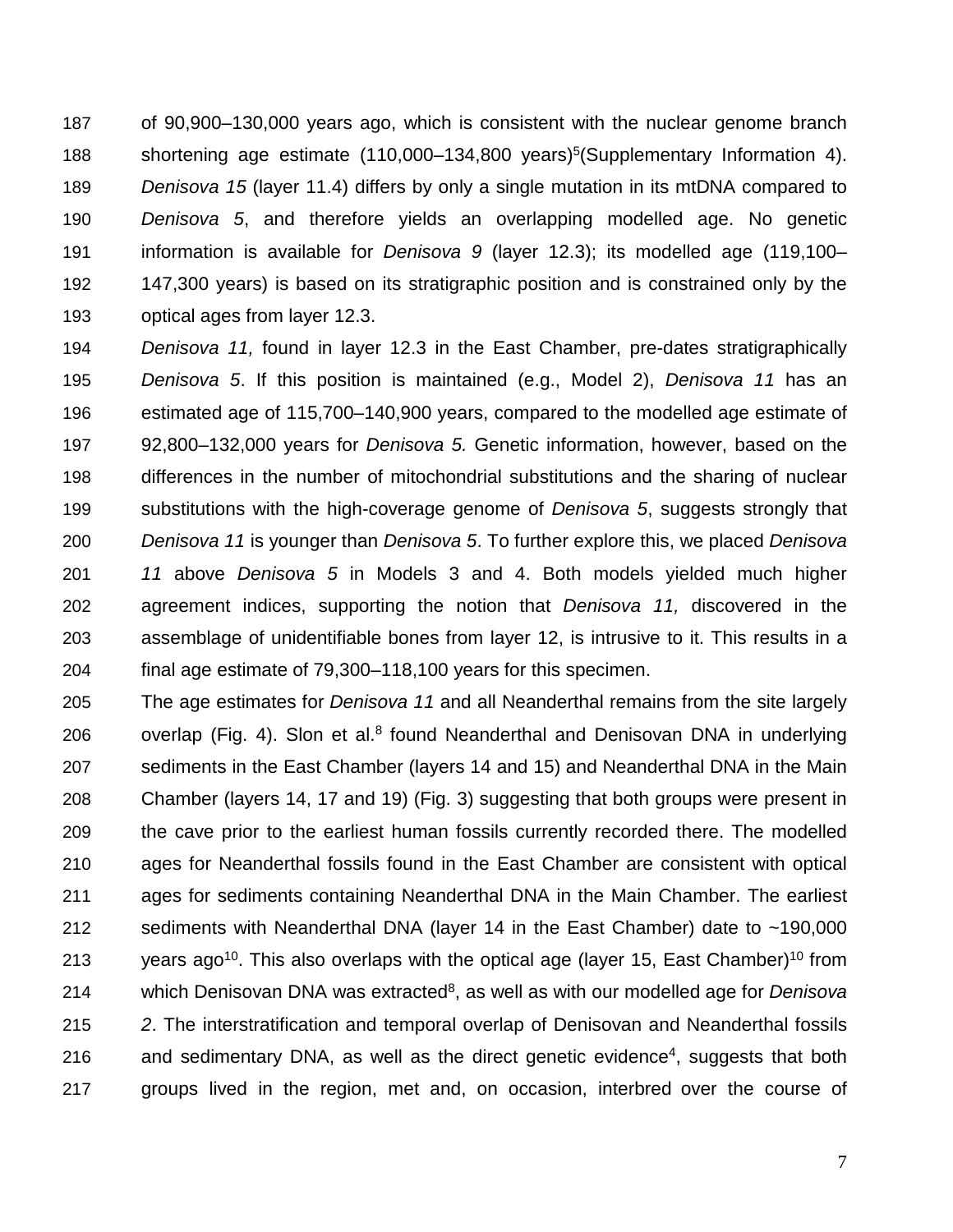150,000 years. The integration of all available data from Denisova highlights the very early appearance of Neanderthals in Siberia, as early as 190,000 years ago, during the late part of warm MIS 7, with the majority of the specimens thus far falling into the last Interglacial (MIS 5) (Fig. 4).

 Denisovans appear to have survived later than Neanderthals. Our modelled age estimate for the most recent Denisovan fossil (*Denisova 3*: 51,600–76,200 years ago) is earlier than published estimates of the age of Denisovan admixture into modern 225 humans  $(44,000-54,000^{16}$  and  $31,000-50,000$  years ago<sup>17</sup>). If these admixture estimates are robust, then the Altai Denisovans may not have been the latest surviving population.

 Our results also imply that all known Neanderthal and Denisovan fossils predate the appearance of the Initial Upper Palaeolithic (45,000–48,000 years ago) and the directly-dated personal ornaments and bone points. However, given that previous work on the lithic evidence from Denisova Cave indicated that the Initial Upper 232 Palaeolithic may have developed through a local Middle Palaeolithic substrate<sup>19</sup>, it is parsimonious to suggest at present that the makers of these artefacts may have been Denisovans. The presence of anatomically modern humans to the northwest of Denisova Cave as early as 45,000 cal BP at Ust'-Ishim, synchronous with the dated pendants and bone points (Fig. 2), also raises the possibility that modern humans may have been involved in the manufacture of these artefacts. Future discovery of fossils from this site and others, and determination of their ages and genomes, using a combination of methods will shed further light on the relationships between archaic and modern humans and their associated material cultures.

#### **References**

- 1. Krause, J. *et al.* The complete mitochondrial DNA genome of an unknown hominin from southern Siberia. *Natur[e](http://paperpile.com/b/KfZ0J5/3y9g)* **464,** 894–897 (2010).
- 2. Reich, D. *et al.* Genetic history of an archaic hominin group from Denisova Cave in Siberia. *Natur[e](http://paperpile.com/b/KfZ0J5/VpZF)* **468,** 1053–1060 (2010).
- 3. Prüfer, K. *et al.* The complete genome sequence of a Neanderthal from the Altai Mountains. *Nature* **[5](http://paperpile.com/b/KfZ0J5/n3i1)05,** 43–49 (2014).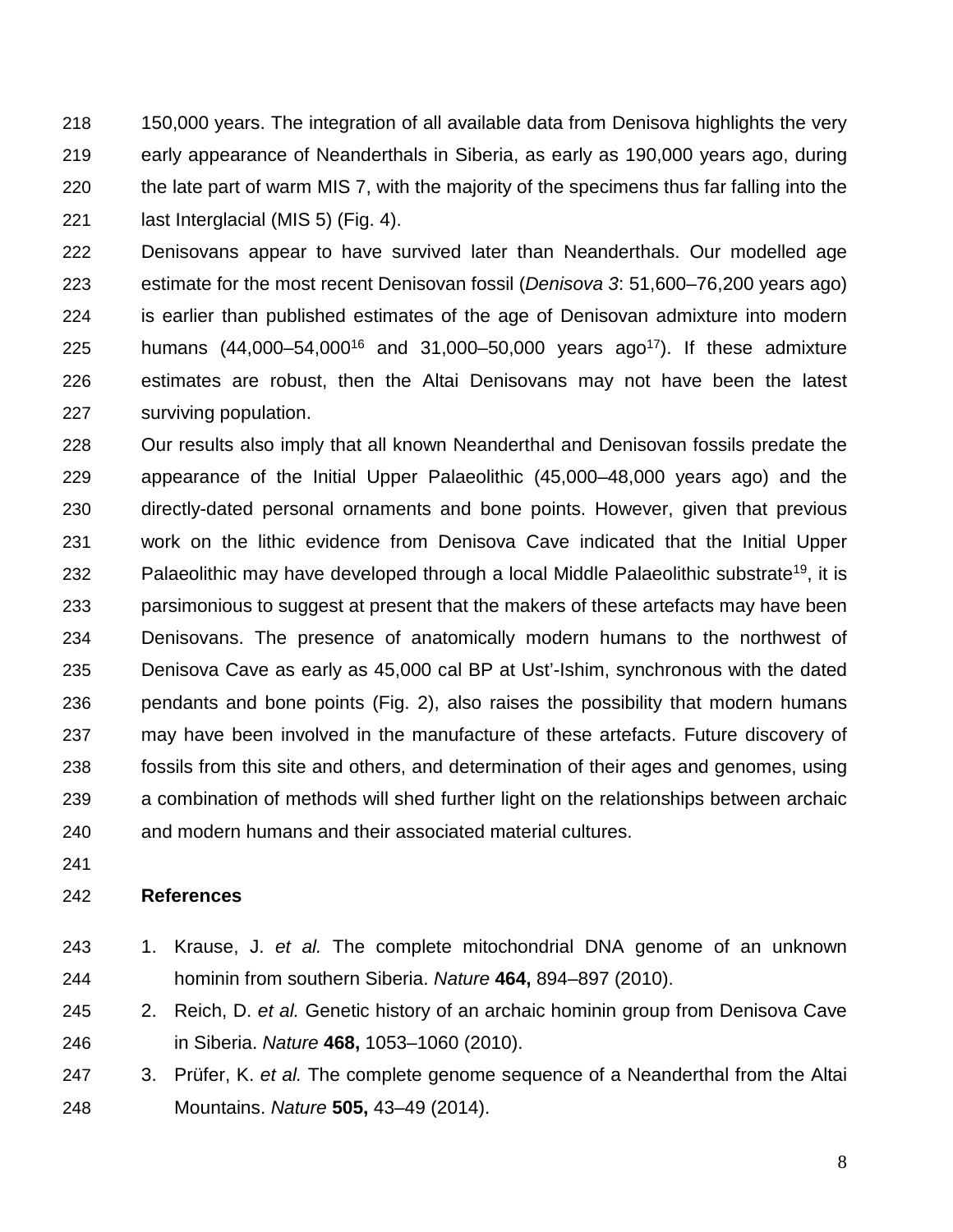- 4. Slon, V., *et al*. The genome of the offspring of a Neanderthal mother and a Denisovan father. *Nature* **561**, 113–116 (2018).
- 5. Prüfer, K., et al. A high-coverage Neandertal genome from Vindija Cave in Croatia. *Science* **358**(6363), 655–658 (2017).
- 6. Sawyer, S. *et al*. Nuclear and mitochondrial DNA sequences from two Denisovan individuals. *Proc. Natl Acad. Sci. USA* **112**, 15696–15700 (2015).
- 7. Slon, V., *et al*. A fourth Denisovan individual*. Sci. Advances* **3**(7): p. e1700186 (2017).
- 8. Slon, V. *et al.* Neandertal and Denisovan DNA from Pleistocene sediments. *Science* **356**, 605–608 (2017).
- 9. Derevianko, A. P., Laukhin, S. A., Kulikov, O. A., Gnibidenko, Z. N. & Shunkov, M. V. First Middle Pleistocene age determinations of the Paleolithic in the Altai Mountains. *Dokl. Akad. Nauk* **326**, 497–501 (1992).
- 10. Jacobs et al. Timing of archaic hominin occupation of Denisova Cave in southern Siberia. *Nature*, in press.
- 11. Bronk Ramsey, C. Bayesian analysis of radiocarbon dates. *Radiocarbon* **51**(1), 337–360 (2009).
- 12. Reimer, P. J. *et al*. IntCal13 and Marine13 Radiocarbon Age calibration curves 0–50,000 Years cal BP. *Radiocarbon* **55**(4), 1869–1887 (2013).
- 13. Brown, S. *et al.* Identification of a new hominin bone from Denisova Cave, Siberia using collagen fingerprinting and mitochondrial DNA analysis. *Sci. Rep[.](http://paperpile.com/b/KfZ0J5/MrZK)* **6,** 23559 (2016).
- 14. Meyer, M. *et al.* A mitochondrial genome sequence of a hominin from Sima de los Huesos. *Nature* **[5](http://paperpile.com/b/KfZ0J5/mbKO)05,** 403–406 (2014).
- 15. Fu, Q. *et al.* Genome sequence of a 45,000-year-old modern human from western Siberia. *Natur[e](http://paperpile.com/b/KfZ0J5/yVQR)* **514,** 445–449 (2014).
- 16. Sankararaman, S., Mallick, S., Patterson, N. & Reich, D. The combined landscape of Denisovan and Neanderthal ancestry in present-day humans. *Curr. Biol[.](http://paperpile.com/b/KfZ0J5/7MFp)* **26,** 1241–1247 (2016).
- 17. Malaspinas, A.-S. *et al.* A genomic history of Aboriginal Australia. *Natur[e](http://paperpile.com/b/KfZ0J5/3VBj)* **538,** 207–214 (2016).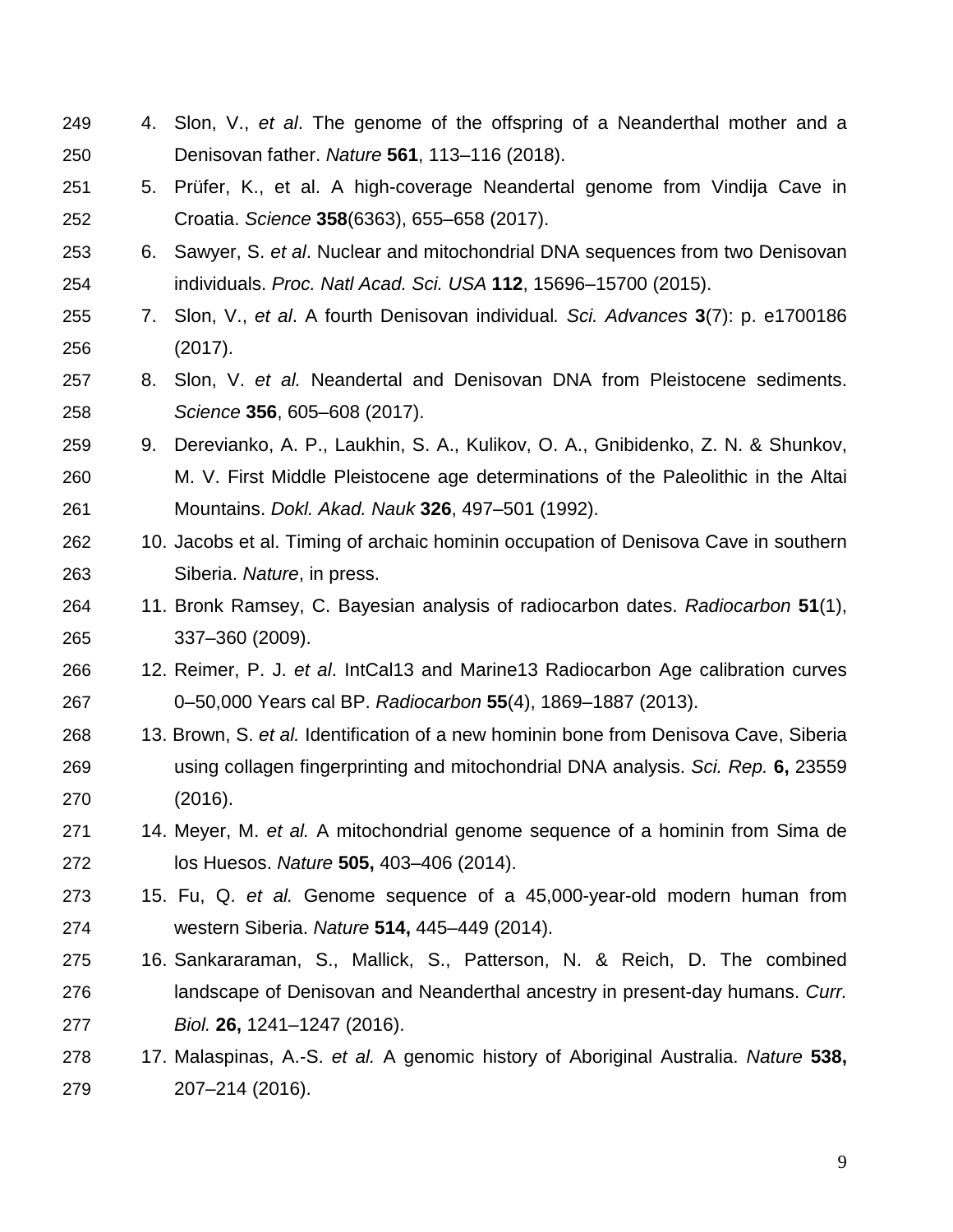- 
- 18. Lisiecki, L. E. & Raymo, M. E. A Pliocene-Pleistocene stack of 57 globally distributed benthic δ 18O records. *Paleoceanography* **20**, *PA1003* (2005).
- 19. Derevianko, A. P. *The Upper Paleolithic in Africa and Eurasia and the Origin of Anatomically Modern Humans*. Institute of Archaeology and Ethnology, Siberian Branch of the Russian Academy of Sciences, Novosibirsk (in Russian) (2011).
- 
- 

 **Supplementary Information** is linked to the online version of the paper at www.nature.com/nature.

#### **Acknowledgements**

 Funding for this research was received from the European Research Council (ERC) under the European Union's Seventh Framework Program (FP7/2007-2013); grant no. 324139 (PalaeoChron) awarded to T.H.; grant no. 715069 (FINDER) awarded to K.D.; grant no. 694707 (100 Archaic Genomes) awarded to S.P. The Max Planck Society provided support to S.P., V.S., F.M., M.M., J.K., K.D. and S.B. The Australian Research Council funded research fellowships to Z.J. (FT150100138), B.L. (FT14010038) and R.G.R. (FL130100116). The Royal Society funded a University Research Fellowship to M.B. B.V. was supported by the Social Sciences and Humanities Research Council (Canada). The archaeological field studies were funded by the Russian Science Foundation (project no. 14-50-00036 to A.P.D.) and the Russian Foundation for Basic Research (project no. 17-29-04206 to M.V.S. and M.B.K.). K.D., T.H. and T.D. thank Brasenose and Keble Colleges and the John Fell Fund, University of Oxford, for funding and support. Staff at the Oxford Radiocarbon Accelerator Unit (ORAU) and Esther Gillespie and Miriam Higham Jenkins are thanked for their contribution to the radiocarbon dating and ZooMS work. Mark Rubby is thanked for contributing to the marine oxygen isotope curve data used here [\(https://github.com/markruddy/ois5e-plot\)](https://github.com/markruddy/ois5e-plot). Dana Challinor identified the charcoal prior to radiocarbon dating. Ian Cartwright (University of Oxford) photographed *Denisova 11, 14, 15* and 16. Yasaman Jafari, Kieran O'Gorman and Terry Lachlan helped with optical dating sample preparation and data analysis. Sarah Nagel, Birgit Nickel,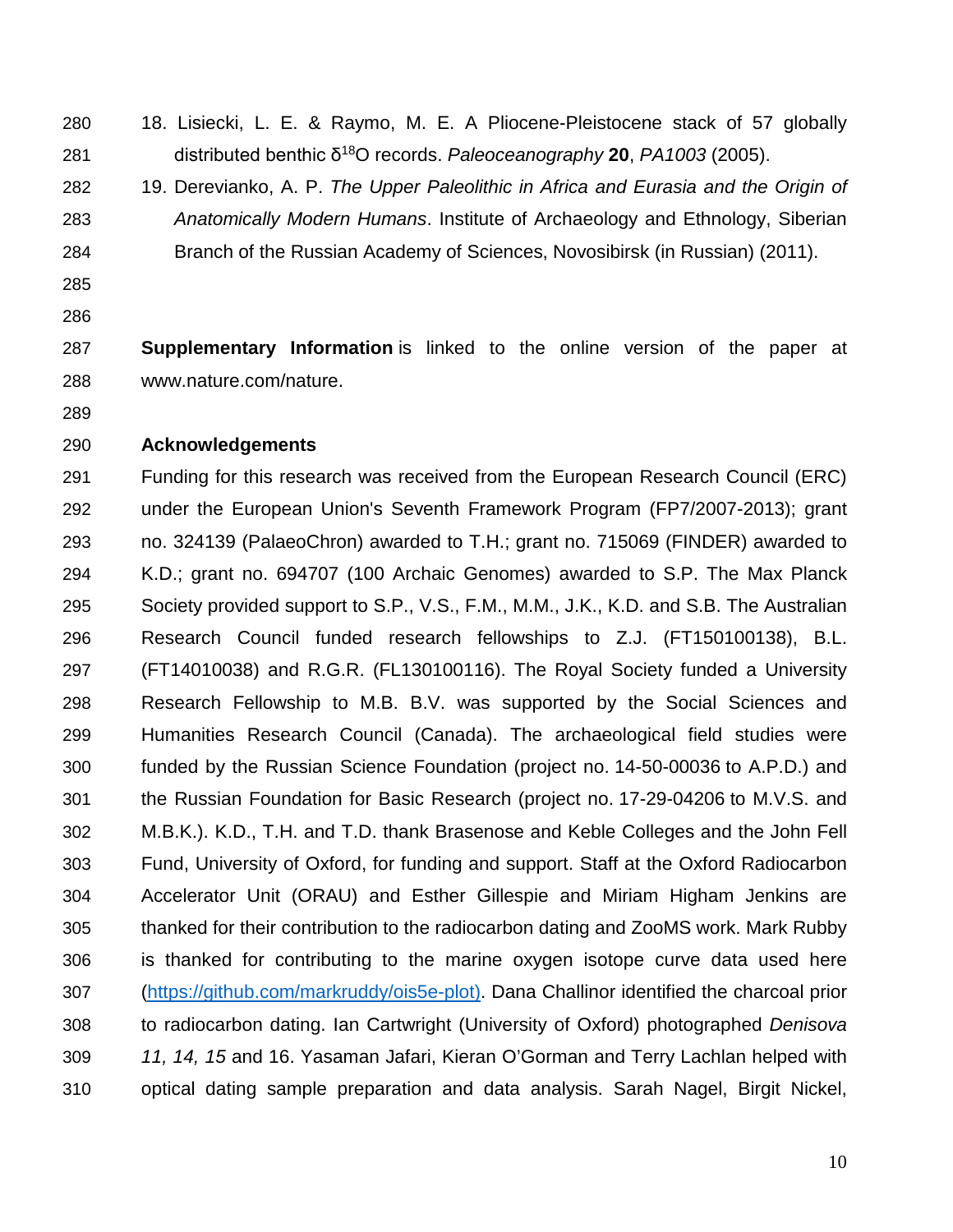Barbara Schellbach and Antje Weihmann helped with DNA sample preparation; and Alexander Hübner gave input on the BEAST analysis.

 **Contributions:** K.D., V.S., Z.J., B.L., D.C., L.K., T.D., S.B., B.V., and M.B. performed the laboratory work; K.D., T.H., C.B.R., D.C., T.D. obtained and analysed the radiocarbon data. V.S., F.M., J.K., M.M. and S.P. analysed the genetic data; C.B.R., K.D. and T.H. designed and tested the Bayesian models. S.B. and M.B. analysed the ZooMS samples. B.V. carried out morphological analyses of the fossils. Z.J., B.L. and R.G.R. analysed the optical dating data. L.K. and R.G. obtained and analysed the U- series data. A.P.D., M.V.S. and M.B.K. excavated the site and analysed all archaeological data. K.D., T.H. and Z.J. wrote the manuscript with input from all authors.

 **Author Information:** Reprints and permissions information is available at [www.nature.com/reprints.](http://www.nature.com/reprints) The authors declare no competing interests. Correspondence and requests for materials should be addressed to [douka@ssh.mpg.de](mailto:katerina.douka@ssh.mpg.de) (K.D.) or [thomas.higham@rlaha.ox.ac.uk](mailto:Thomas.higham@rlaha.ox.ac.uk) (T.H.).

## **Methods**

# **Radiocarbon dating and Bayesian modeling**

 Bones for dating were sampled using an NSK Elector drill with cleaned tungsten carbide drill bits. The routine ORAU chemical pretreatment protocol was applied<sup>20</sup>. A small number of samples were tested using compound-specific methods in which underivatised amino acids were separated from hydrolysed bone collagen samples 336 using preparative High Performance Liquid Chromatography (Prep-HPLC)<sup>21</sup>. Using this procedure, hydroxyproline (Hyp) was isolated and dated. This approach is the most efficient technique to remove contaminants including conservation materials. Samples of charcoal were prepared for dating using ABA (Acid-Base-Acid), ABOx-340 SC (Acid-Base-Oxidation/Stepped Combustion)<sup>22</sup> or a modified AOx-SC preparation. OxCal v4.3.2<sup>11</sup> and the IntCal13<sup>12</sup> calibration curve were used to calibrate the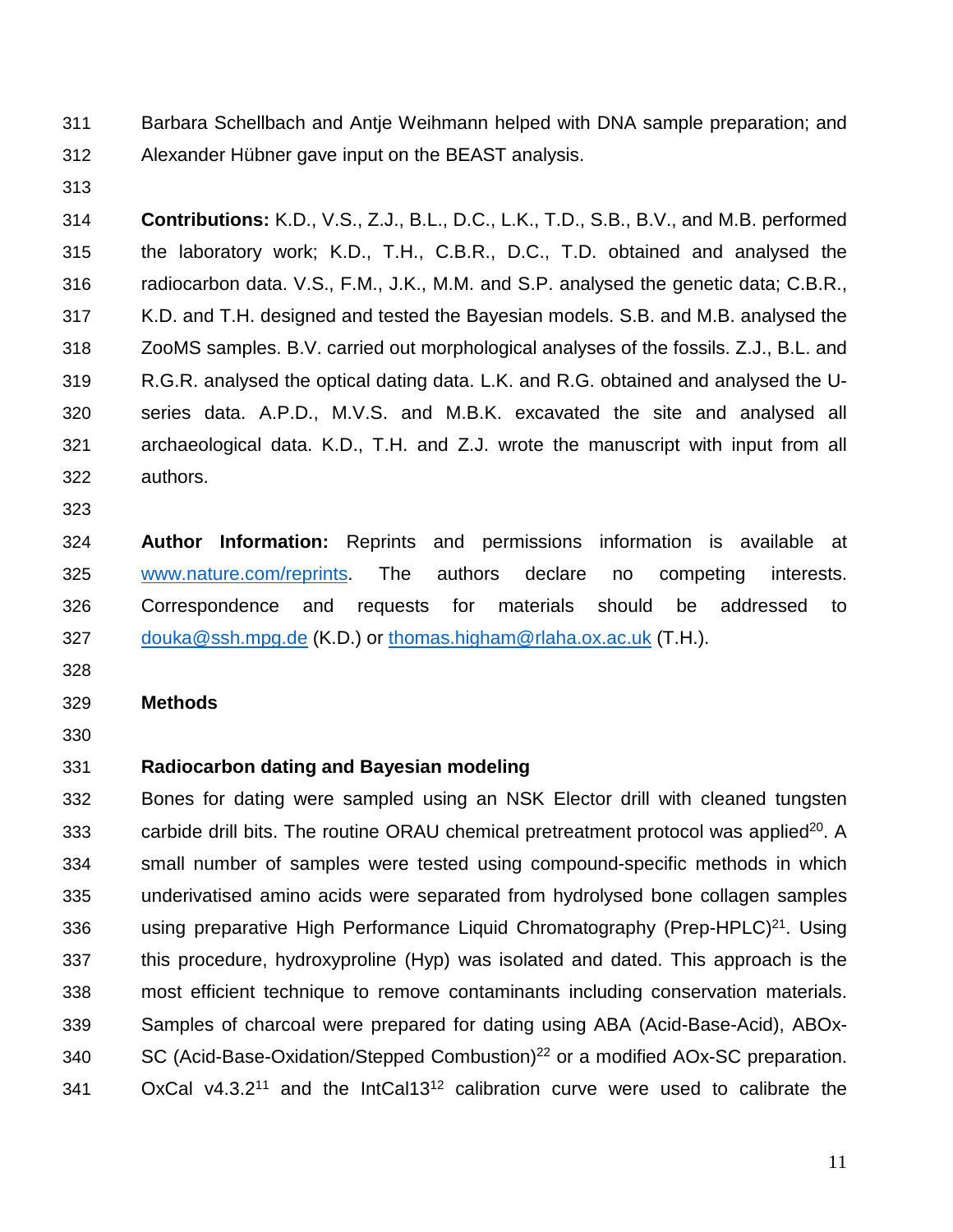radiocarbon data and build Bayesian models incorporating chronometric, stratigraphic and genetic relative dating.

#### **Code availability**

 CQL codes for Bayesian analyses are included in Supplementary Information, Section 9. These can be imported and used in the OxCal platform<sup>11</sup>.

## **ZooMS collagen fingerprinting analysis for hominin identification**

 Because ~95% of the bone assemblage from Denisova Cave is unidentifiable to species/genus due to carnivore-derived fragmentation, allied with the fact that ancient DNA is well-preserved, we applied collagen peptide mass fingerprinting (ZooMS) to identify new human remains from the site. We analysed 2,212 non-diagnostic bone fragments using this technique, which we previously used to discover *Denisova*  $11^{4,13}$ , bringing the total bones analysed from the site so far to 4,527 (Supplementary Information 8). Samples from bone fragments were cut and drilled at the University of Oxford and processed for ZooMS analysis at the University of Manchester, UK. This involved each bone sample being partially decalcified with 0.6 M HCl overnight (~18 h) and then 0.5 mL of solution from each sample being twice ultrafiltered (30 kDa molecular weight cut-off) into 50 mM ammonium bicarbonate. 100 μL was then 361 digested with sequencing grade trypsin at  $37^{\circ}$ C overnight (~18 h) and 1 µL samples were spotted with 10 mg/mL α-cyano hydroxycinnamic acid matrix on a plate, 363 following Brown *et al.*<sup>13</sup>, and allowed to air dry. Using a Brüker Ultraflex II Matrix Assisted Laser Desorption Ionization Time of Flight mass spectrometer, 2,000 laser acquisitions from random walking were acquired for each sample and the resulting spectra were screened for hominin collagen peptide markers published  $previously<sup>13,23</sup>$ .

## **DNA sequencing and data processing**

 Bone powder was removed from the *Denisova 14* and the *Denisova 15* bone fragments using a disposable dentistry drill. The bone powder samples were treated 372 with 0.5% sodium hypochlorite prior to DNA extraction<sup>24,25</sup> 20% of each DNA extract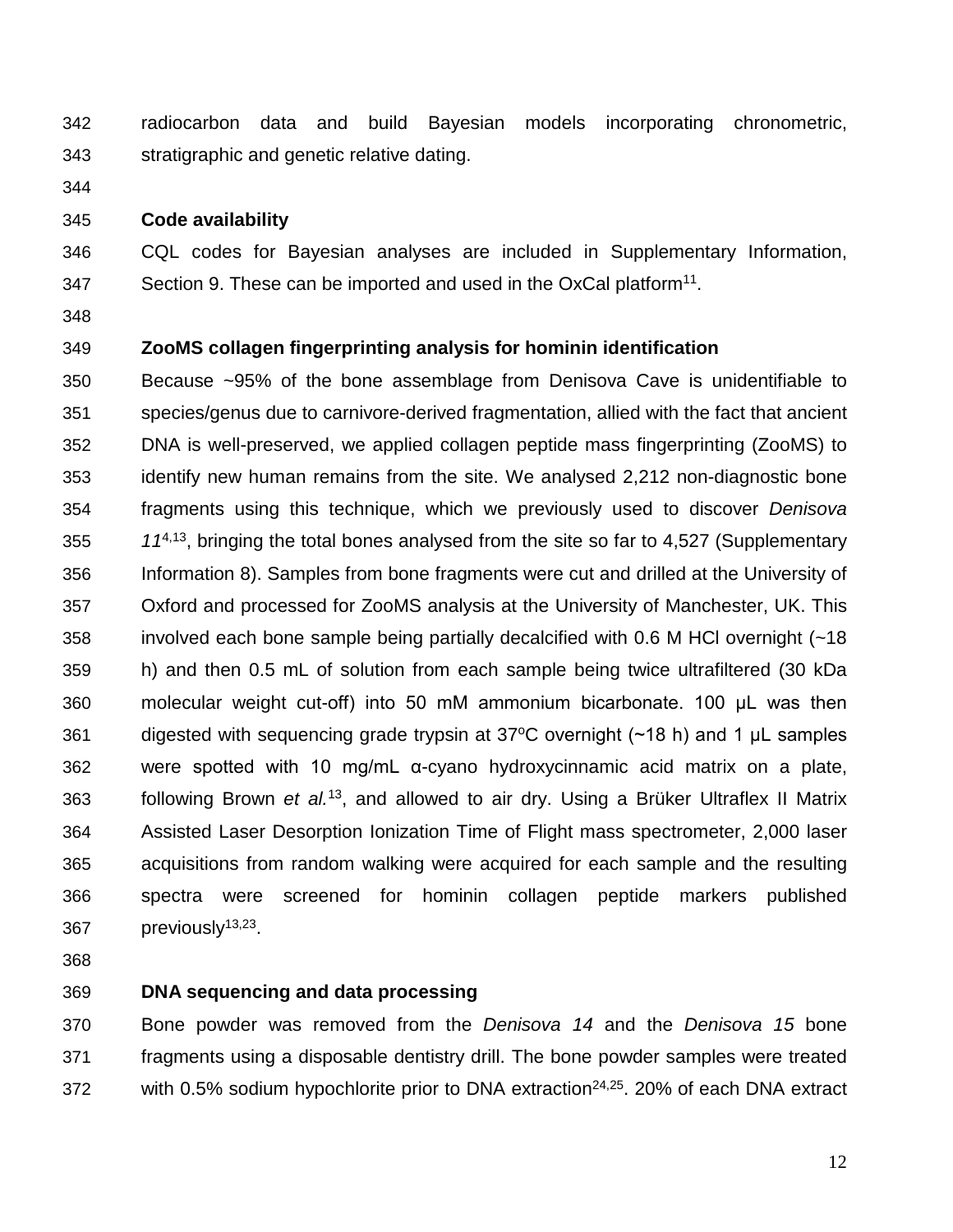373 (i.e., 10 µl) were converted into single-stranded DNA libraries<sup>26</sup> and indexed with two 374 barcodes<sup>27</sup>. The DNA libraries were enriched for human mtDNA fragments using two 375 . The enriched DNA libraries on-beads hybridization capture protocol<sup>28</sup>. The enriched DNA libraries were pooled with libraries generated as part of other projects and sequenced on a 377 MiSeq platform (Illumina) in 76-cycle paired-end runs<sup>27</sup>. Basecalling was carried out using Bustard (Illumina) and demultiplexing was performed by requiring exact matches to the expected barcode combinations. Overlapping paired-end reads were merged using leeHom<sup>29</sup>. Sequences were mapped to a reference genome using BWA30 with parameters adapted to ancient DNA. PCR duplicates were collapsed into a single sequence using bam-rmdup (https://github.com/mpieva/biohazard-tools/). Only sequences longer than 35 bases and with a mapping quality higher than 25 were retained.

#### **Methods references**

- 20. Brock, F. et al. Current Pretreatment Methods for AMS Radiocarbon Dating at the Oxford Radiocarbon Accelerator Unit (ORAU). *Radiocarbo[n](http://paperpile.com/b/G7neBz/Opwq)* **[52](http://paperpile.com/b/G7neBz/Opwq)**, 103–112 (2010).
- 21. Devièse, T. et al. New protocol for compound specific radiocarbon analysis of archaeological bones. *Rapid Communications in Mass Spectrometry* **32**, 373– 379 (2018).
- 22. Bird, M. I. *[et al.](http://paperpile.com/b/G7neBz/VPXe)* Radiocarbon Dating of 'Old' Charcoal Using a Wet Oxidation, Stepped-Combustion Procedure. *Radiocarbon* **[4](http://paperpile.com/b/G7neBz/VPXe)1**, 127–140 (1999).
- 23. Buckley, M., Kansa, S.W. Collagen fingerprinting of archaeological bone and teeth remains from Domuztepe, South Eastern Turkey. *Archaeological and Anthropological Sciences* **3**(3), 271–280 (2011).
- 24. Dabney, J., et al. Complete mitochondrial genome sequence of a Middle Pleistocene cave bear reconstructed from ultrashort DNA fragments. *Proc. Natl. Acad. Sci. USA* **110**(39), 15758–15763 (2013).
- 25. Korlević, P., et al. Reducing microbial and human contamination in DNA extractions from ancient bones and teeth. *Biotechniques* **59**(2), 87–93 (2015).
- 26. Gansauge, M.T., et al. Single-stranded DNA library preparation from highly degraded DNA using T4 DNA ligase. *Nucleic Acids Res.* **45**(10), e79 (2017).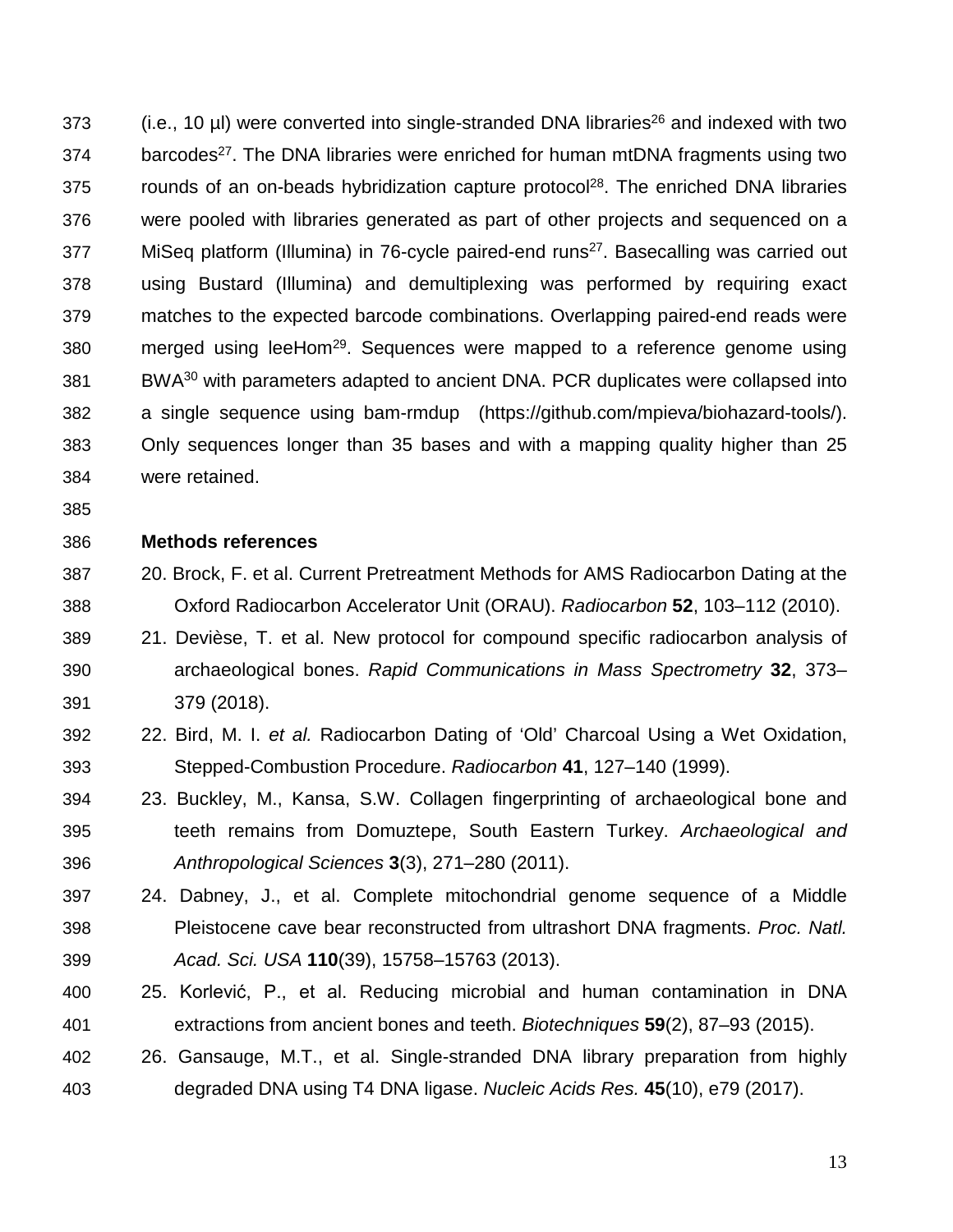- 27. Kircher, M., S. Sawyer, and M. Meyer. Double indexing overcomes inaccuracies in multiplex sequencing on the Illumina platform. *Nucleic Acids Res*. **40**(1), p. e3 (2012).
- 28. Fu, Q., et al., DNA analysis of an early modern human from Tianyuan Cave, China. *Proc. Natl. Acad. Sci. USA* **110**(6), 2223–2227 (2013).
- 29. Renaud, G., U. Stenzel, and J. Kelso. leeHom: adaptor trimming and merging for Illumina sequencing reads. *Nucleic Acids Res*. **42**(18), p. e141 (2014).
- 30. Li, H. and R. Durbin. Fast and accurate long-read alignment with Burrows-Wheeler transform. *Bioinformatics* **26**(5), 589–595 (2010).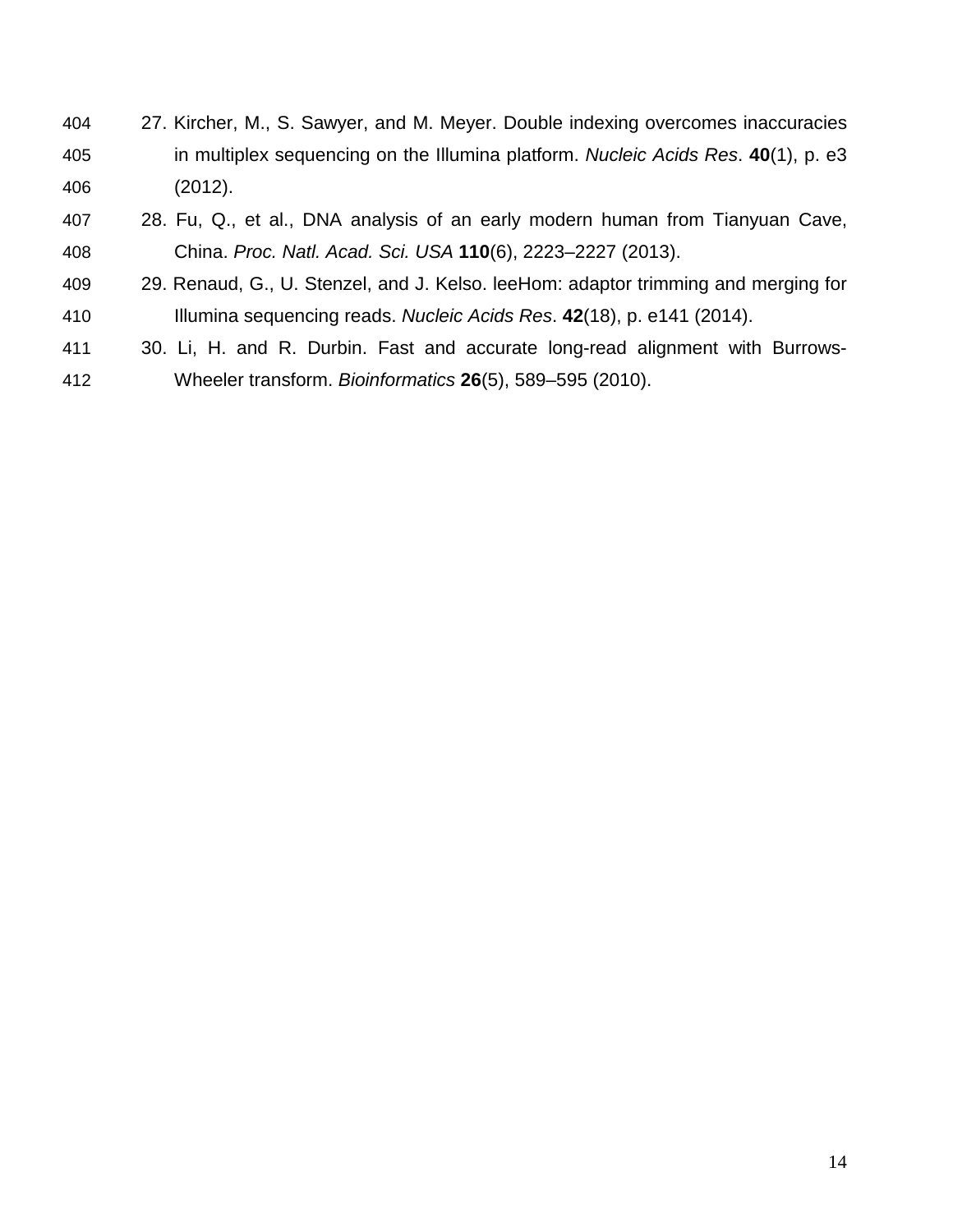### **FIGURE LEGENDS**

 **Figure 1 | New radiocarbon age determinations (in calibrated years before present) from the East and Main Chambers at Denisova cave.** The 417 radiocarbon determinations (n=40) are calibrated using OxCal 4.3 software<sup>11</sup> **and the IntCal13 calibration curve<sup>12</sup> and are plotted in their respective**  stratigraphic sequences and chambers of origin. The finite probability distributions are in blue with error bars indicating 68.2 and 95.4% highest posterior density ranges. Orange denotes measured ages beyond the radiocarbon limit (50,000 BP). Raw data in Extended Data Table 1. a. East Chamber sequence and associated calibrated dates. b. Main Chamber sequence and associated calibrated dates. Number in stratigraphic columns refers to layer. An asterisk (\*) next to the OxA- lab code indicates bone sample and a caret (*^)* charcoal. Images include the three directly dated human bone fragments (*Denisova 11*, *Denisova 14* and *Denisova 15;*  labelled *11*, *14* and *15*, respectively), pendants (P) and bone points (B). Two significantly younger ages for layer 9.3 in the Main Chamber are not shown. *Artefacts and human bones not to scale*.

 

 **Figure 2 | Comparison of radiocarbon determinations obtained for the oldest bone points and tooth pendants from Denisova Cave with the two direct ages for the Ust'-Ishim modern human femur<sup>14</sup>.** For each measurement, the lab code is indicated and, for the Denisova artefacts, the chamber and stratigraphic context are shown in brackets. Error bars below the probability distributions indicate 68.2 and 95.4% highest posterior density ranges. Marked ages (\* and ^) were obtained on the same sample. *Artefacts and human bone not to scale.*

 **Figure 3 | Stratigraphic sequences for the southeast profiles exposed in the three chambers at Denisova Cave (a) and images of human fossil remains (b).** The location of the human remains is denoted by circles and sediment- derived human DNA by a trowel silhouette. Red circle/trowel refers to Denisovans, blue to Neanderthals and grey to *Homo* sp. fossils for which no genetic data exist. Number in circle denotes the fossil number (for example, *Denisova 2*=2). Number in brackets refers to the layer that each of the fossils or human DNA was found. (Further information for each human fossil can be found in Extended Data Fig. 1 and Supplementary Information 3).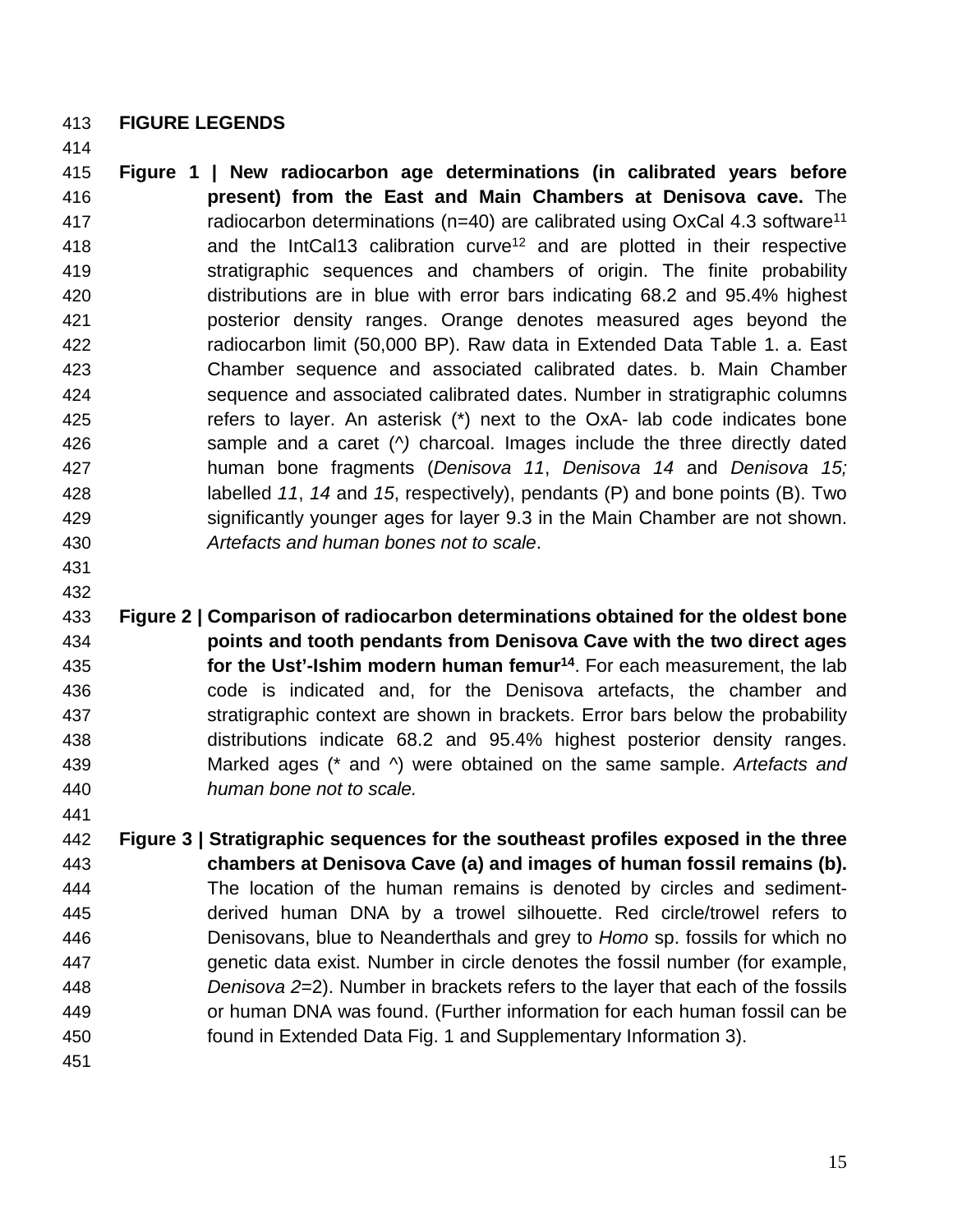**Figure 4 | Age estimates for the human fossils from Denisova Cave as determined from Bayesian Model 4, compared against the Marine Oxygen Isotope (MIS) curve from benthic δ18O records18** (Extended Data Fig. 6 *and* Supplementary Information 9). The probability distribution for *Denisova 14* is the calibrated radiocarbon age obtained directly for the fossil; it extends beyond the range of the calibration curve hence it is truncated at 50,000 BP. Error bars below the probability distributions indicate 68.2 and 95.4% highest posterior density ranges. Red probabilities: Denisovans; blue: Neanderthals; red-blue: *Denisova 11*, direct offspring of Denisovan and Neanderthal. No genetic data exist for *Denisova 6* and *Denisova 14*, these specimens are attributed only to *Homo* sp. and are shown in grey.

- 
- 

 **Data availability statement.** Raw radiocarbon determinations and associated chemical data, calibrated age ranges, and CQL codes for the Bayesian models are included in Supplementary Information. All MALDI-ToF-MS raw data for the ZooMS analyses are available from the authors upon request. The mtDNA capture data for *Denisova 11*, *Denisova 14* and *Denisova 15* are available in the European Nucleotide Archive under accession PRJEB29061. The mtDNA sequence of *Denisova 15* can be downloaded from GenBank (accession MK033602). All other relevant data are available from the authors or are included in the manuscript (Supplementary Information).

- 
- 

# **EXTENDED DATA LEGENDS**

 **Extended Data Figure 1 | Human remains from Denisova Cave.** Red labels indicate Denisovans, blue Neanderthals, and grey *Homo* sp. bones unassigned to a group. *Denisova 11* is shown in red-blue. *Denisova 13*, mentioned in Supplementary Information 3, is unpublished and is not shown here. a, b: *Denisova 2* in occlusal (a) and lingual (b) views; c: *Denisova 3* in proximal view; d, e: *Denisova 4* in mesial (d) and occlusal (e) views; f, *Denisova 8* in occlusal view; g: *Denisova 9* in palmar view; h, i: µCT based renderings of *Denisova 5* in lateral (h) and plantar (i) views; j, k; *Denisova 15* and *Denisova 11*, l, m: *Denisova 14* and *Denisova 16*, n, o: *Denisova 6* in occlusal (n) and lingual (o) views.

# **Extended Data Figure 2 | Personal ornaments and bone points from Denisova Cave sampled for radiocarbon dating.** N28 was discovered during section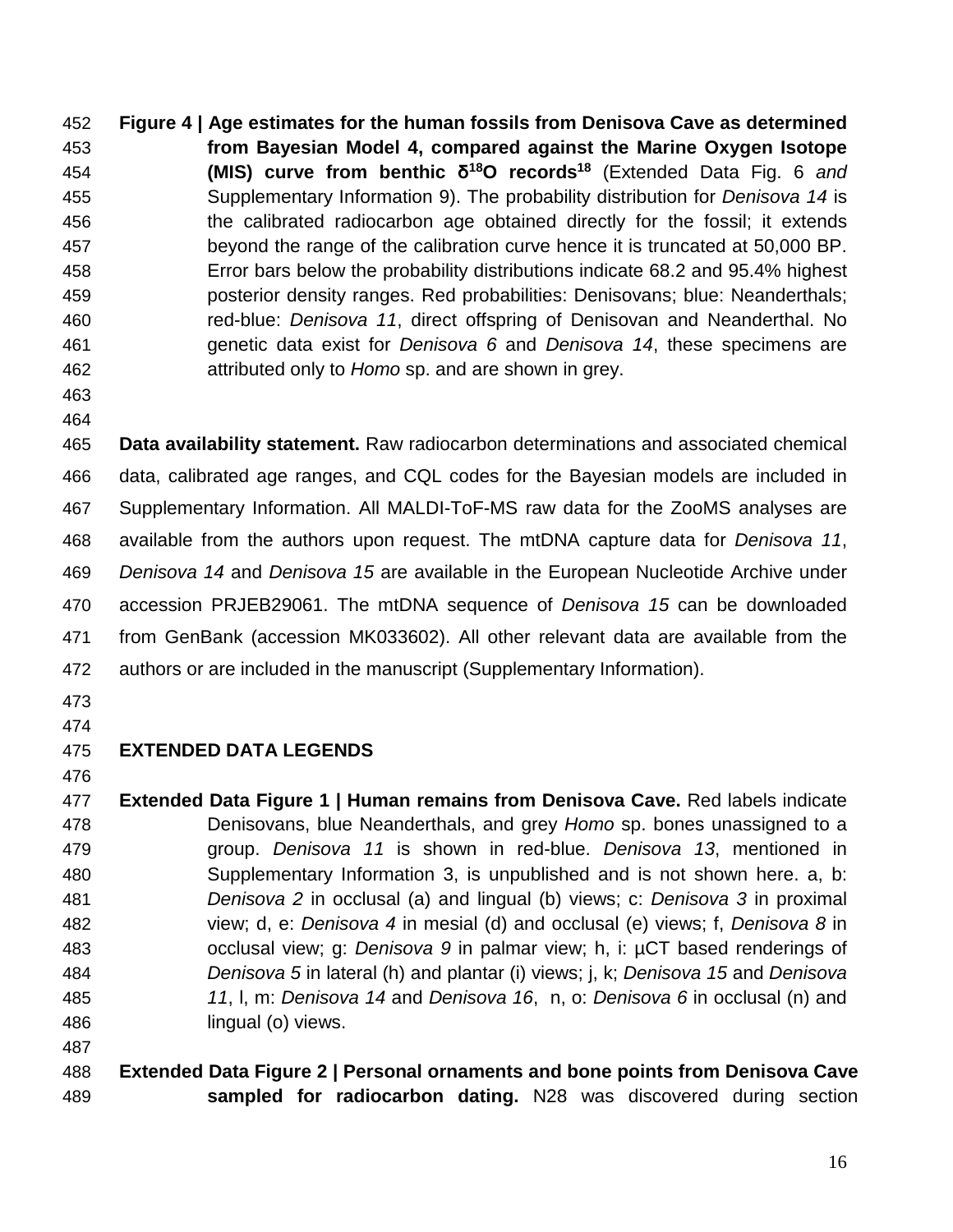cleaning and is not assigned to a specific layer. N282 failed to produce enough collagen and was not dated. N3856/66 was dated twice. Direct dates are listed in Extended Data Table 1.

 **Extended Data Figure 3 | Proteomic and genetic data for hominin bones discovered using ZooMS.** a-d: Collagen fingerprinting MALDI-ToF-MS spectra for *Denisova 11*, *14*, *15 and 16*; e-g: average coverage of the human mitochondrial reference genome for *Denisova 11*, *14*, and *15*. The average coverage of the mitochondrial genome is 2.0-fold for the sequences from *Denisova 14* and 62.7-fold for *Denisova 15*. Low collagen preservation indicated for *Denisova 14* based on its peptides fingerprint correlates well with poor aDNA recovery for the same specimen.

 **Extended Data Figure 4 | Inferred number of substitutions occurring on branches leading to the mtDNA genomes of Denisovan and Neanderthal individuals since their split from the common ancestor shared with other archaic individuals.** DS and NS refer to Denisovan and Neanderthal split age estimates used in the Bayesian models to enable numerical calculation of the split times of the various points on this tree. Individuals from Denisova Cave are emphasized in bold. a: Denisovan mtDNA genomes; data taken from ref. 7. b; Neanderthal mtDNA genomes. Those used in this analysis are reported in Supplementary Table S6.

- **Extended Data Figure 5 | Bayesian age models (Models 1–2).** Modelling details are given in Supplementary Information 9.
- **Extended Data Figure 6 | Bayesian age models (Models 3–4).** Model 4 contains most prior information and yielded very high agreement index. We use this model to calculate and report the ages of the human fossils (Extended Data Table 2). Modelling details are given in Supplementary Information 9.
- **Extended Data Figure 7 | Comparison of hominin age estimates based on different types of data.** Models 1-4 include stratigraphic information, mitochondrial mutation rates, radiocarbon dates and 11 optical ages, and are described in Supplementary Information 9. The green bars show hominin ages derived from an optical age-only model (not presented here) that included all data reported in ref.10. The red bars show schematic age ranges estimated using both mitochondrial and nuclear data. All ages are at 95.4% probability.